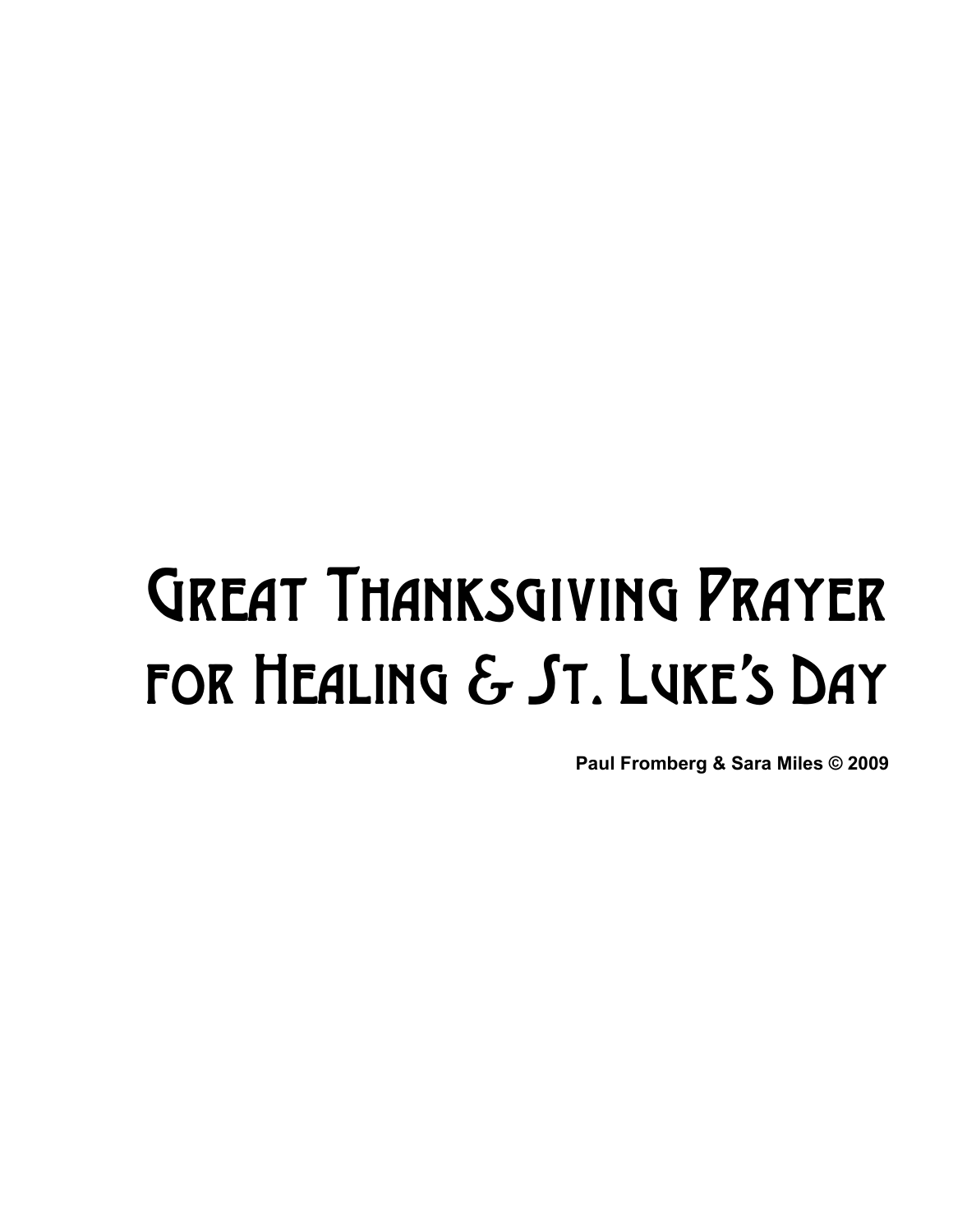*Presider* You are worthy of blessing and praise, O God of our salvation. You speak and creation comes to life. You breathe and we are filled with your Spirit. You come with healing in your wings.

> You loosen the bonds of sickness to let the oppressed go free. You shelter the poor and feed the hungry the bread of life. And when the night is darkest you break upon us like the dawn and your touch makes us rise

Now we give you thanks that you have shown the greatness of your love by sending your Son Jesus Christ to share our fragile flesh and bear our every burden. Your Son Jesus did not turn his face from shame and loss, but took up our suffering and death. He suffers with the sick, the injured and the dying. By his passion and death he rescues us from evil and binds up every wound.

On the night before his suffering and death, Jesus shared supper with his friends. He blessed bread, broke it, gave it to them and said, "This bread is my body, given for you and all humankind making covenant between us. Whenever you eat it, remember me."